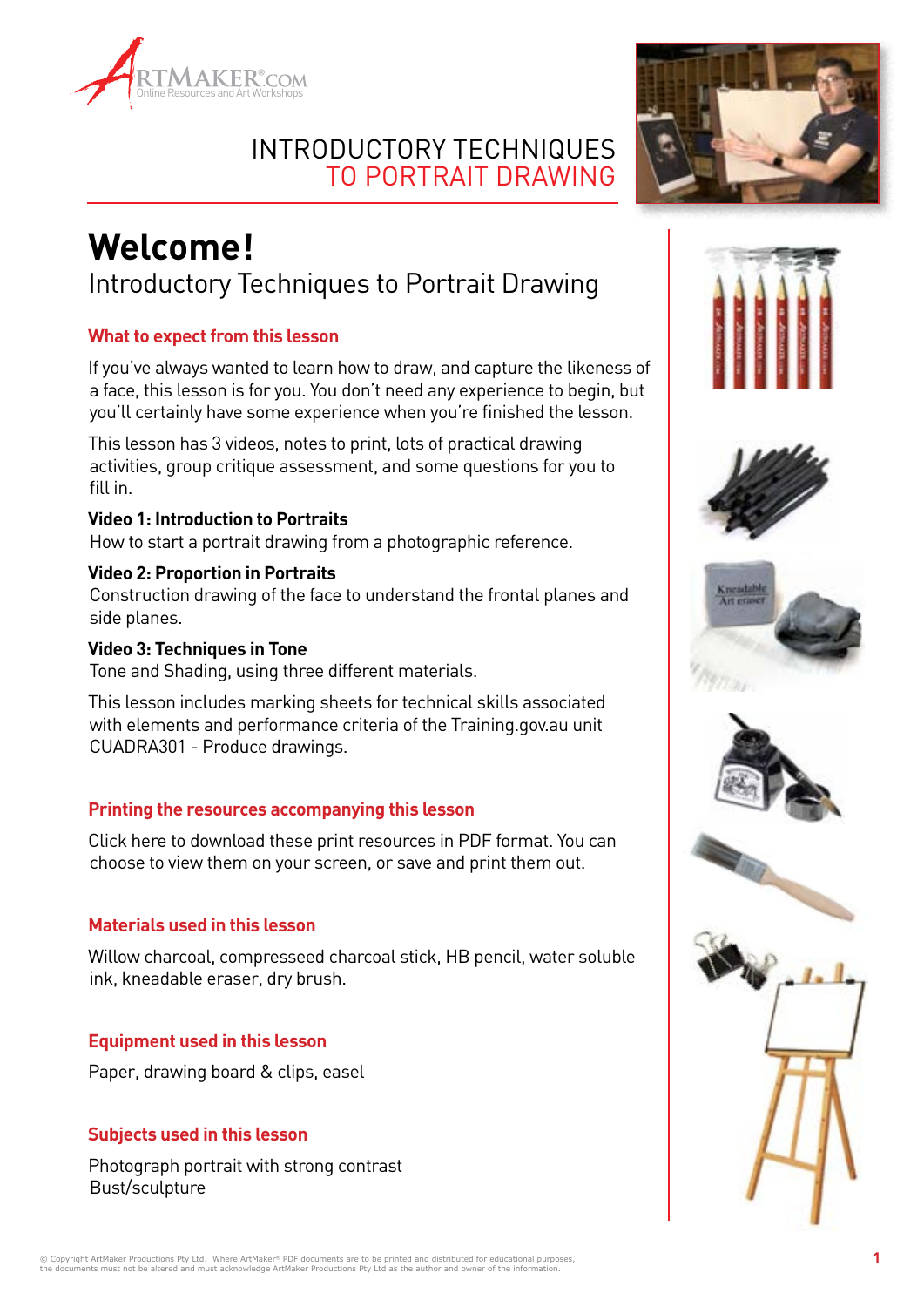



## **Video 1 Introduction to Portraits**

# How to start a portrait drawing from a photographic reference

### **Materials used in this lesson**

Willow charcoal, compressed charcoal stick, kneadable eraser, dry brush.

### **Lesson Tips**

- 1. Keep your early drawings light.
- 2. Dont underestimate forehead spacing.
- 3. Use straight lines early on to simplify your drawing.
- 4. Indicate shadows early in your drawing.
- 5. It's earlier to make changes earlier rather than later.
- 6. Use the side of your charcoal stick lightly when shading.
- 7. Resist the temptation of adding fine detail in the early stages of your drawing.
- 8. Use the brush to smooth shading and soften shadows.
- 9. Don't forget to take periodic breaks. They can give you a different perspective on your drawing.
- 10. The eraser is a very handy tool for creating some light in dark areas of your drawing.
- 11. Be patient with your drawing. Mistakes are a part of learning how to sole problems!
- 12. Compressed charcoal works well with the dry brush.
- 13. Squinting helps remove details of a drawing and view it in simple shapes.
- 14. Keep drawing in straight lines! The details will form simply with a solid base.
- 15. It's easy to get carried away adding details to eyes. Sometimes less is more!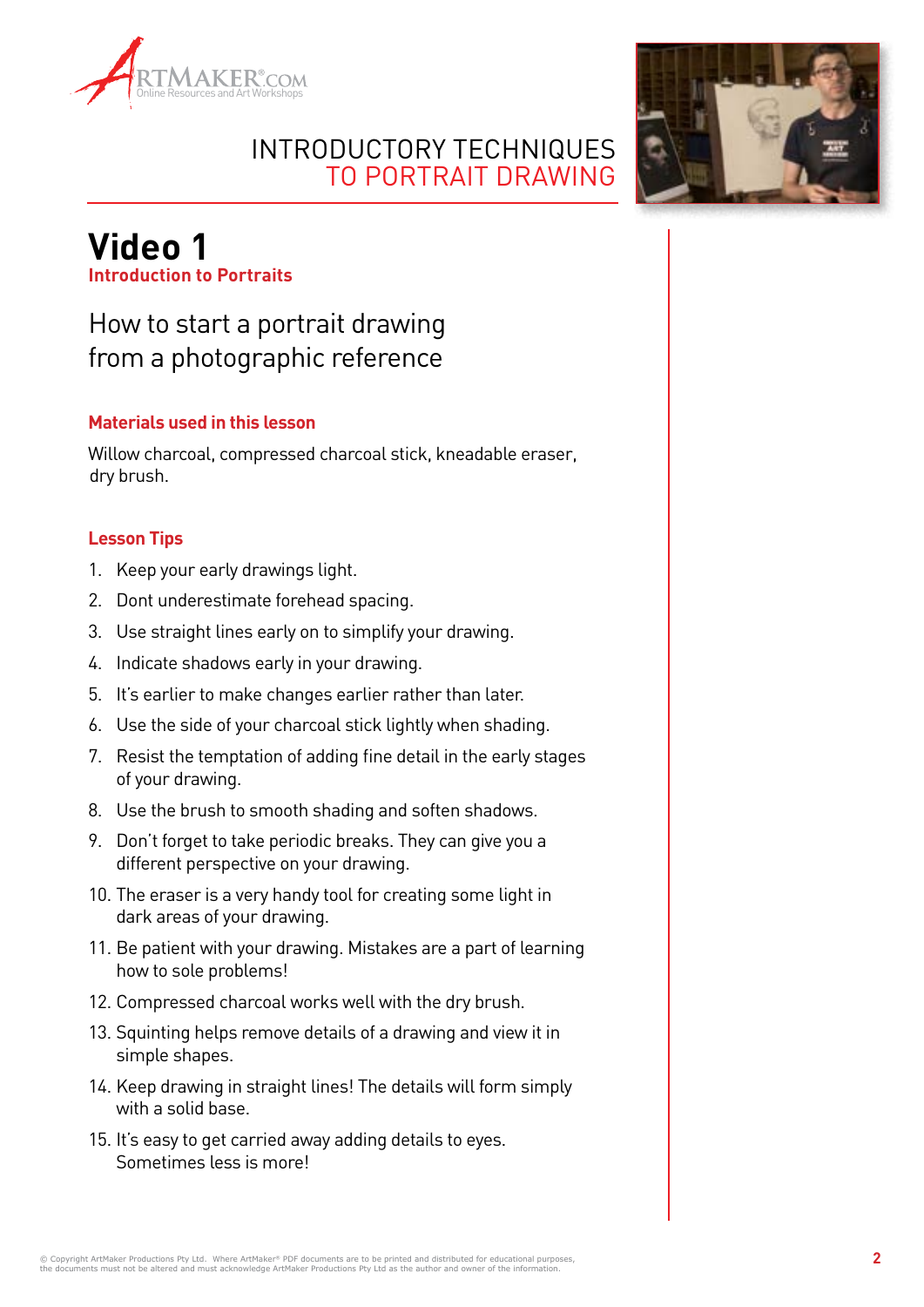



# **Video 1 Introduction to Portraits**

# How to start a portrait drawing from a photographic reference

### **Activity**

Draw a charcoal portrait, from a photo. Your aim is to simplify the human face as much as possible, by accentuating the shadows, and don't put much detail into the eyes.

### **Extension**

Ask a friend to sit, while you draw their portrait in charcoal. Use a strong light source, for example sitting close to a window.

#### **Critique**

Look at the work of three of your classmates and offer them constructive feedback on their work.

Describe two things they did well, and two things that need improvement. Always be helpful, and take care that what you say does not sound unkind.

Ask others to critique your work and make notes of what they say, so you next time you draw, you can try to improve in those areas.

Don't always use the same people to critique your work, mix it up with all the people in your class.

Try asking friends outside school or family for their feedback.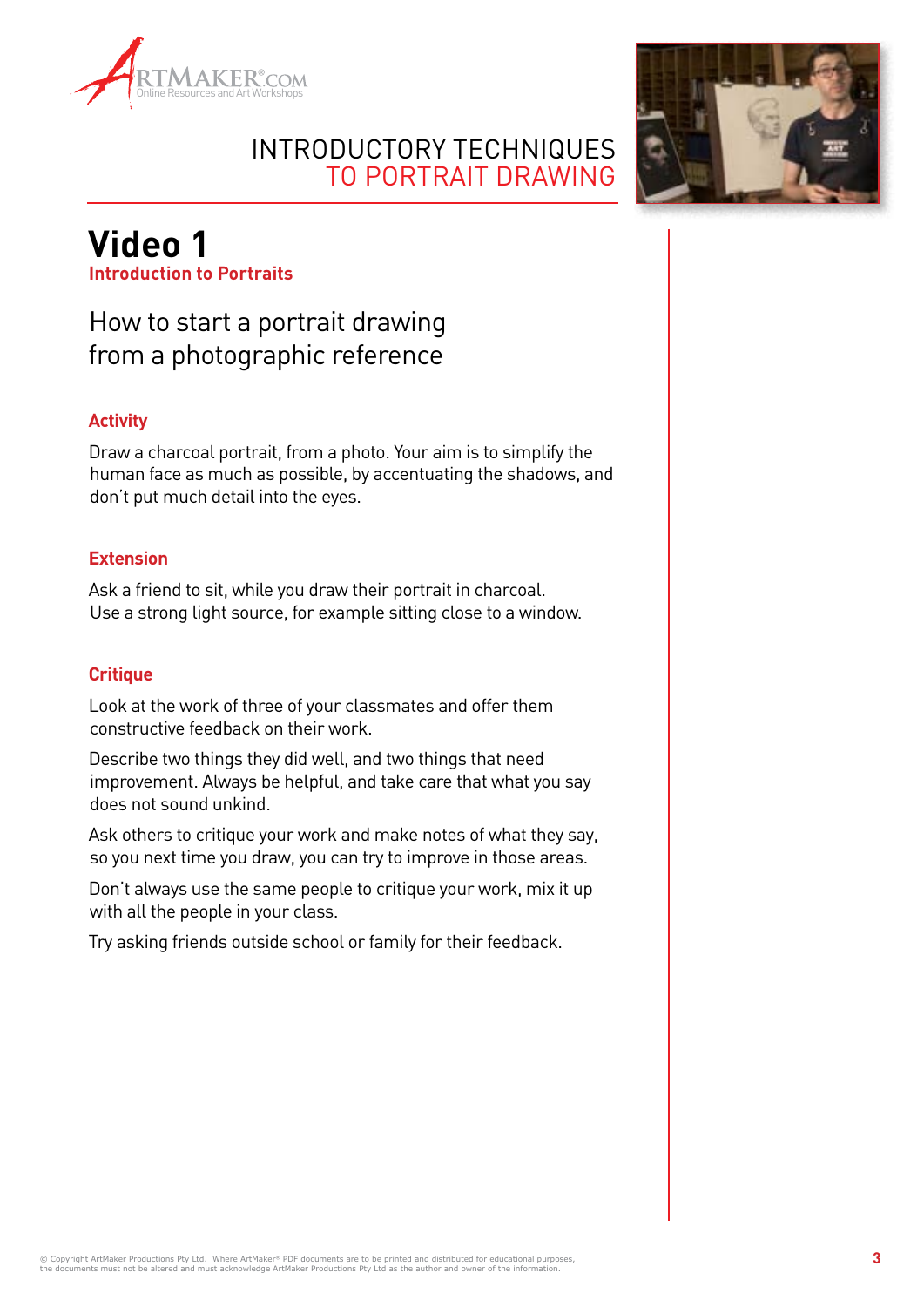



# **Video 2 Proportion in Portraits**

Construction drawing of the face to understand the frontal planes and side planes.

### **Materials used in this lesson**

HB pencil, willow charcoal, compressed charcoal stick, kneadable eraser, dry brush.

#### **Lesson Tips**

- 1. Having a strong light source will help you with this exercise.
- 2. Draw lightly so you can easily correct a mistake with your eraser.
- 3. This exercise is about simplifying the shadows of the face. Keep it simple!
- 4. Too much detail in the ears and eyes early on can complicate the drawing. Keep using simple shapes!
- 5. Keep your lines simple and visible, it will be easier when you shade over them later.
- 6. Resist the temptation to add any detail to the face. You'll be adding details later!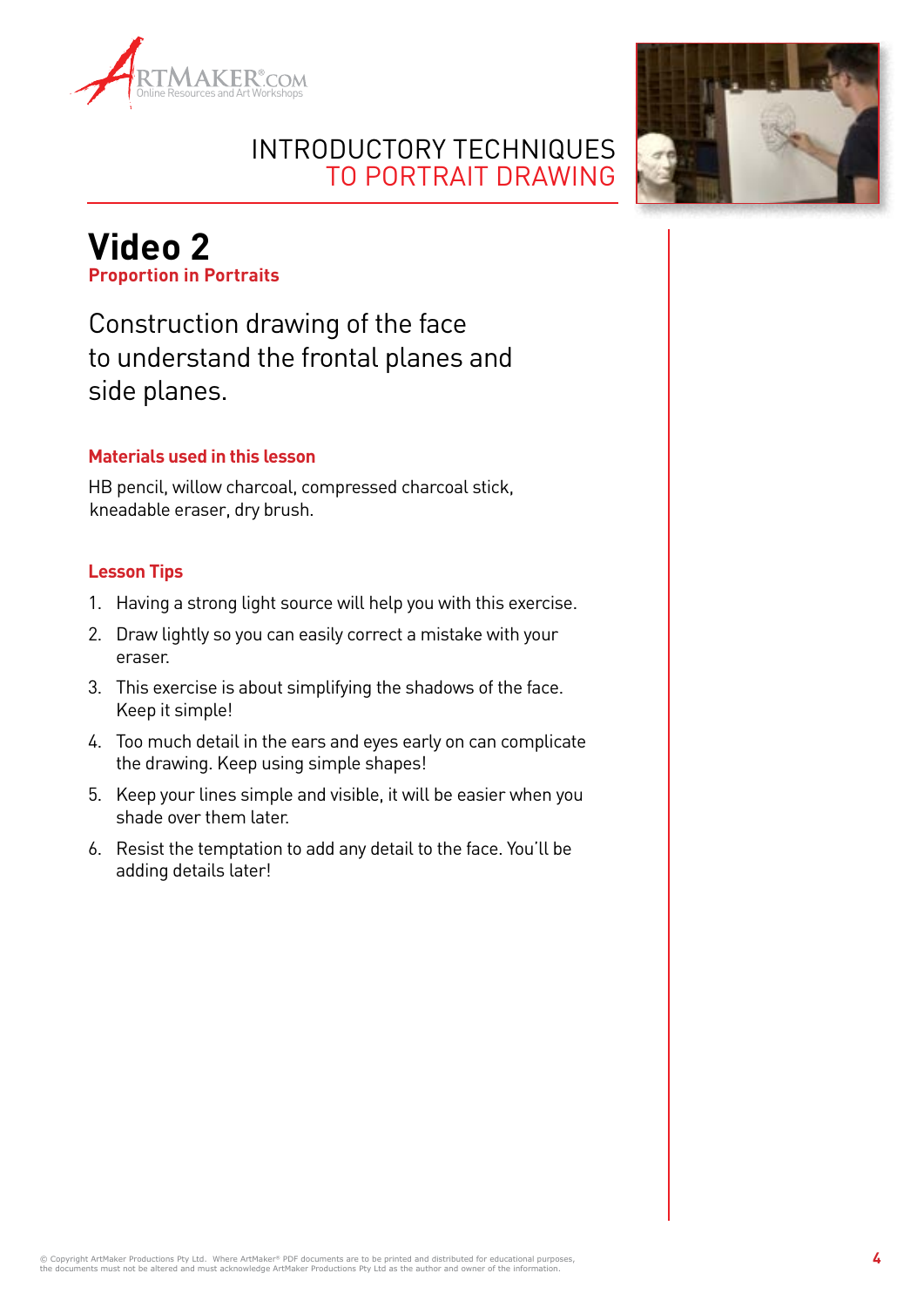



# **Video 2 Proportion in Portraits**

Construction drawing of the face to understand the frontal planes and side planes.

### **Activity**

Work from a photo, or have a friend sit for you. Draw the structural planes of the face, without getting bogged down into any detail.

#### **Extension**

Set up to draw your own face from a mirror. Consider the light source, is it strong enough?

Draw the structural planes of your face, working broadly in charcoal without too much detail.

### **Critique**

Look at the work of three of your classmates and offer them constructive feedback on their work.

Describe two things they did well, and two things that need improvement. Always be helpful, and take care that what you say does not sound unkind.

Ask others to critique your work and make notes of what they say, so you next time you draw, you can try to improve in those areas.

Don't always use the same people to critique your work, mix it up with all the people in your class.

Try asking friends outside school or family for their feedback.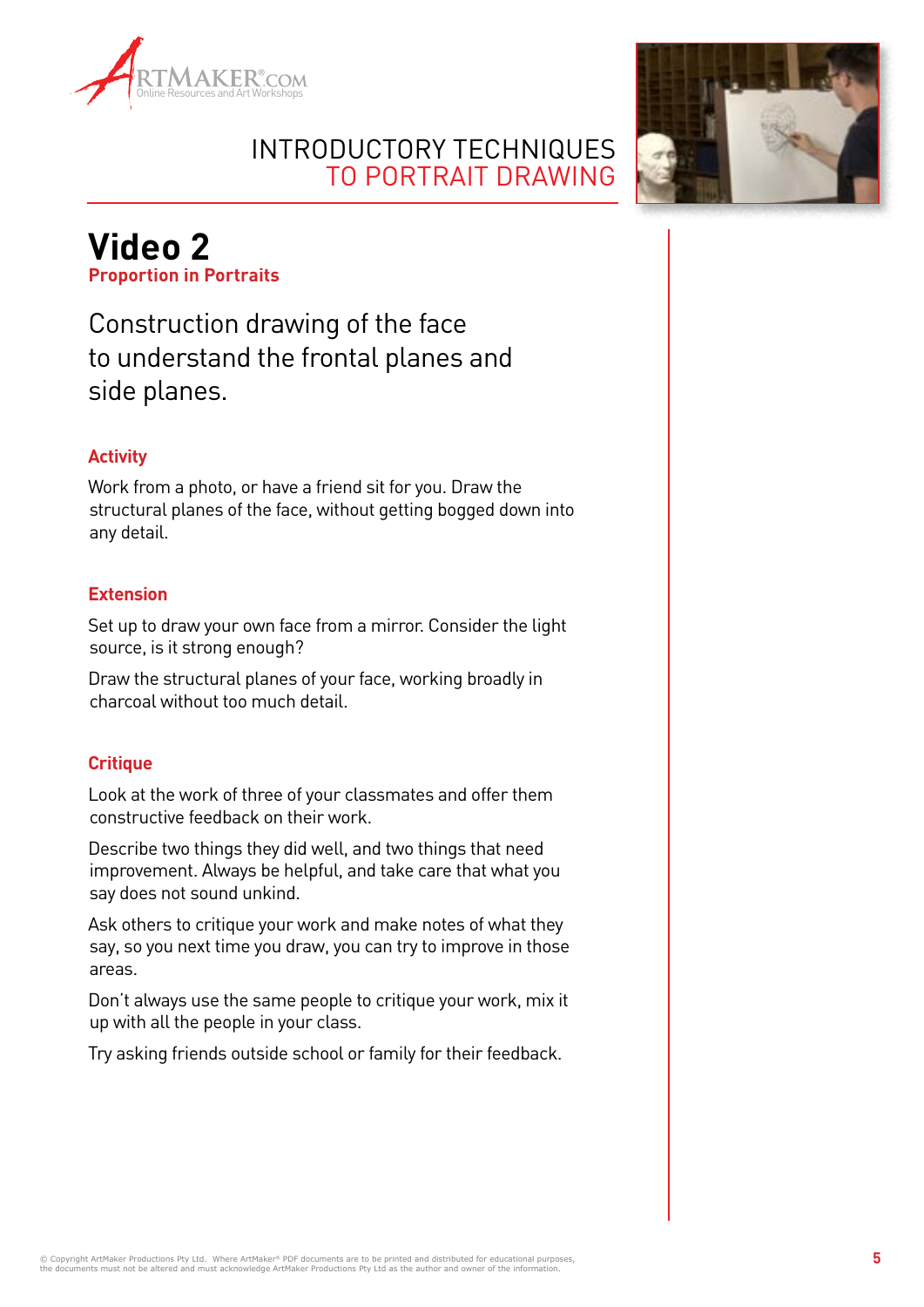



### **Video 3 Techniques in Tone**

Exploring Tone and Shading, using three different materials.

### **Materials used in this lesson**

HB pencil, willow charcoal, compressed charcoal stick, kneadable eraser, dry brush.

#### **Lesson Tips**

- 1. Keep the first layer of shading light, as you will build on it with heavier shading later.
- 2. Whether your hatching is light or dark be sure to make your strokes consistent!
- 3. Charcoal covers more ground faster than a pencil. Be sure to adjust your shading accordingly.
- 4. The dry brush works well with charcoal. Try not to go too far unless you want a blurry drawing!

5.